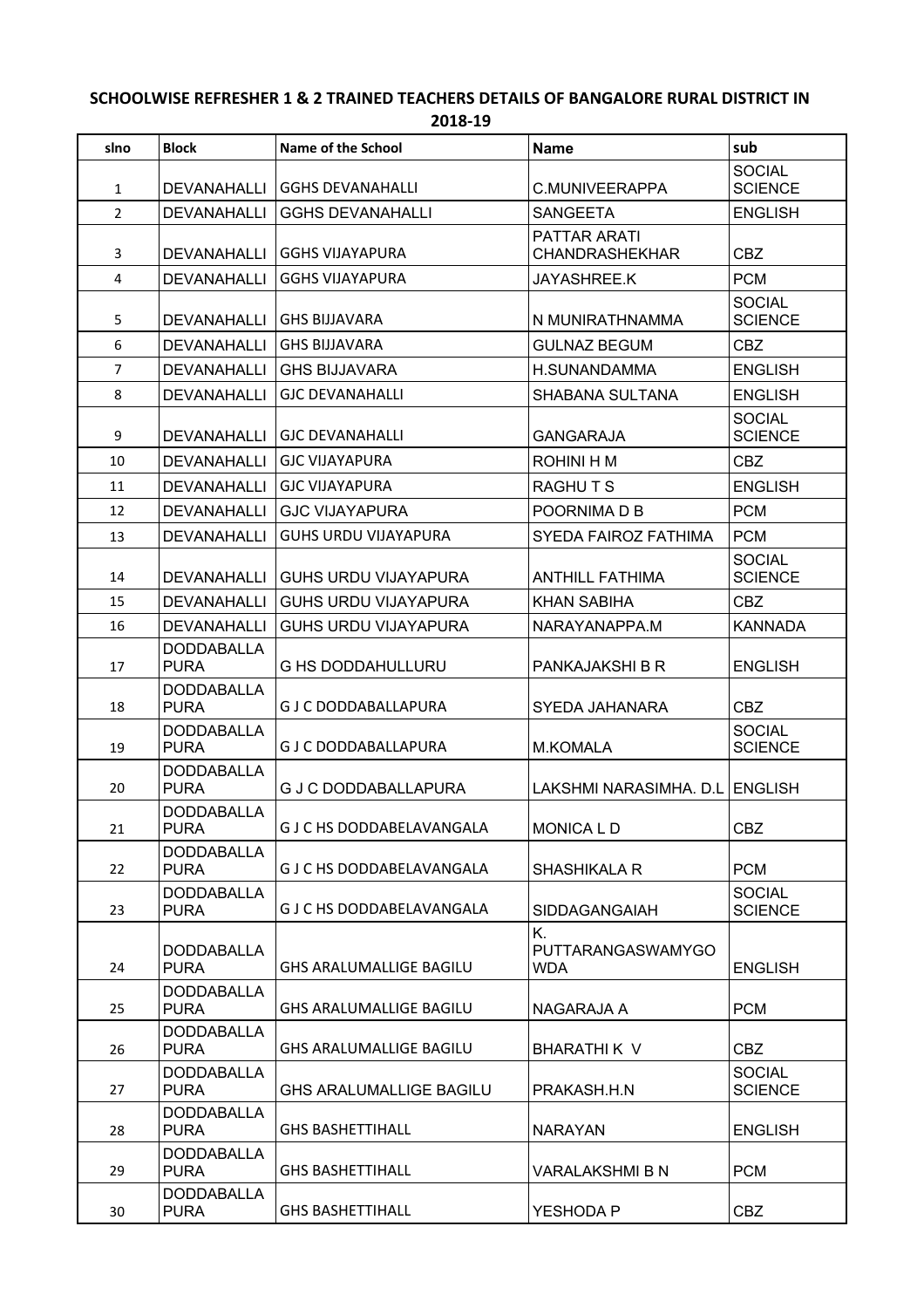| 31 | <b>DODDABALLA</b><br><b>PURA</b> | <b>GHS BASHETTIHALL</b>     | PRABHA UPADHYA           | <b>SOCIAL</b><br><b>SCIENCE</b> |
|----|----------------------------------|-----------------------------|--------------------------|---------------------------------|
| 32 | <b>DODDABALLA</b><br><b>PURA</b> | <b>GHS HANABE</b>           | GOPAL.C                  | <b>PCM</b>                      |
| 33 | <b>DODDABALLA</b><br><b>PURA</b> | GHS HANABF                  | SOWBHAGYAMMA G           | <b>PCM</b>                      |
| 34 | <b>DODDABALLA</b><br><b>PURA</b> | <b>GHS HANABE</b>           | SIDDALINGASWAMY G H      | <b>ENGLISH</b>                  |
| 35 | <b>DODDABALLA</b><br><b>PURA</b> | <b>GHS HANABEGHS HANABE</b> | <b>DHARMANNA</b>         | <b>SOCIAL</b><br><b>SCIENCE</b> |
| 36 | <b>DODDABALLA</b><br><b>PURA</b> | <b>GHS HOSAHALLI</b>        | MANJUNATH H J            | <b>CBZ</b>                      |
| 37 | <b>DODDABALLA</b><br><b>PURA</b> | <b>GHS HOSAHALLI</b>        | <b>NAGESHA MK</b>        | <b>ENGLISH</b>                  |
| 38 | <b>DODDABALLA</b><br><b>PURA</b> | <b>GHS HOSAHALLI</b>        | NAGABHOSHANAIAH.N.J      | <b>KANNADA</b>                  |
| 39 | <b>DODDABALLA</b><br><b>PURA</b> | <b>GHS HOSAHALLI</b>        | <b>MANJUNATH B</b>       | <b>PCM</b>                      |
| 40 | <b>DODDABALLA</b><br><b>PURA</b> | <b>GHS HULIKUNTE</b>        | <b>HANUMANTHARAYAPPA</b> | <b>KANNADA</b>                  |
| 41 | <b>DODDABALLA</b><br><b>PURA</b> | <b>GHS HULIKUNTE</b>        | MAMATHA.G.N              | <b>PCM</b>                      |
| 42 | <b>DODDABALLA</b><br><b>PURA</b> | <b>GHS HULIKUNTE</b>        | <b>BYLAPPA</b>           | <b>SOCIAL</b><br><b>SCIENCE</b> |
| 43 | <b>DODDABALLA</b><br><b>PURA</b> | <b>GHS TELUGU D B PURA</b>  | RAJESHWARI C H M         | <b>PCM</b>                      |
| 44 | <b>DODDABALLA</b><br><b>PURA</b> | GHS TELUGU D B PURA         | <b>HEMALATHA K R</b>     | <b>CBZ</b>                      |
| 45 | <b>DODDABALLA</b><br><b>PURA</b> | GHS TELUGU D B PURA         | H. PUTTAGANGAMMA         | <b>SOCIAL</b><br><b>SCIENCE</b> |
| 46 | <b>DODDABALLA</b><br><b>PURA</b> | GHS TELUGU D B PURA         | BHASKARA USHA DEVI       | <b>PCM</b>                      |
| 47 | <b>DODDABALLA</b><br><b>PURA</b> | <b>GHS TELUGU D B PURA</b>  | <b>SREERAMULU B</b>      | <b>ENGLISH</b>                  |
| 48 | <b>DODDABALLA</b><br><b>PURA</b> | <b>GHS TUBAGERE</b>         | <b>MATAPPA</b>           | <b>PCM</b>                      |
| 49 | <b>DODDABALLA</b><br><b>PURA</b> | <b>GHS TUBAGERE</b>         | VANI.K                   | <b>CBZ</b>                      |
| 50 | <b>DODDABALLA</b><br><b>PURA</b> | <b>GHS TUBAGERE</b>         | <b>MURUGESHA G</b>       | <b>SOCIAL</b><br><b>SCIENCE</b> |
| 51 | <b>DODDABALLA</b><br><b>PURA</b> | <b>GHS TUBAGERE</b>         | RANGARAJU C              | <b>ENGLISH</b>                  |
| 52 | <b>DODDABALLA</b><br><b>PURA</b> | <b>GJC KANASAVADI</b>       | PRAKASH TK               | <b>CBZ</b>                      |
| 53 | <b>DODDABALLA</b><br><b>PURA</b> | <b>GJC KANASAVADI</b>       | R.SARVAMANGALA           | <b>PCM</b>                      |
| 54 | <b>DODDABALLA</b><br><b>PURA</b> | <b>GJC KANASAVADI</b>       | <b>JAYARM</b>            | <b>SOCIAL</b><br><b>SCIENCE</b> |
| 55 | <b>HOSAKOTE</b>                  | G (COMP) HS NELAVAGILU      | AISHA B A                | <b>CBZ</b>                      |
| 56 | <b>HOSAKOTE</b>                  | G (COMP) HS NELAVAGILU      | <b>RAGHUKS</b>           | <b>ENGLISH</b>                  |
| 57 | <b>HOSAKOTE</b>                  | G (COMP) HS SHIVANAPURA     | <b>GOVARDANA M K</b>     | <b>SOCIAL</b><br><b>SCIENCE</b> |
| 58 | <b>HOSAKOTE</b>                  | G (COMP) HS SHIVANAPURA     | VEERESHWARA K.B          | <b>PCM</b>                      |
| 59 | <b>HOSAKOTE</b>                  | G (COMP) HS SHIVANAPURA     | <b>H S SRERNIVASA</b>    | <b>CBZ</b>                      |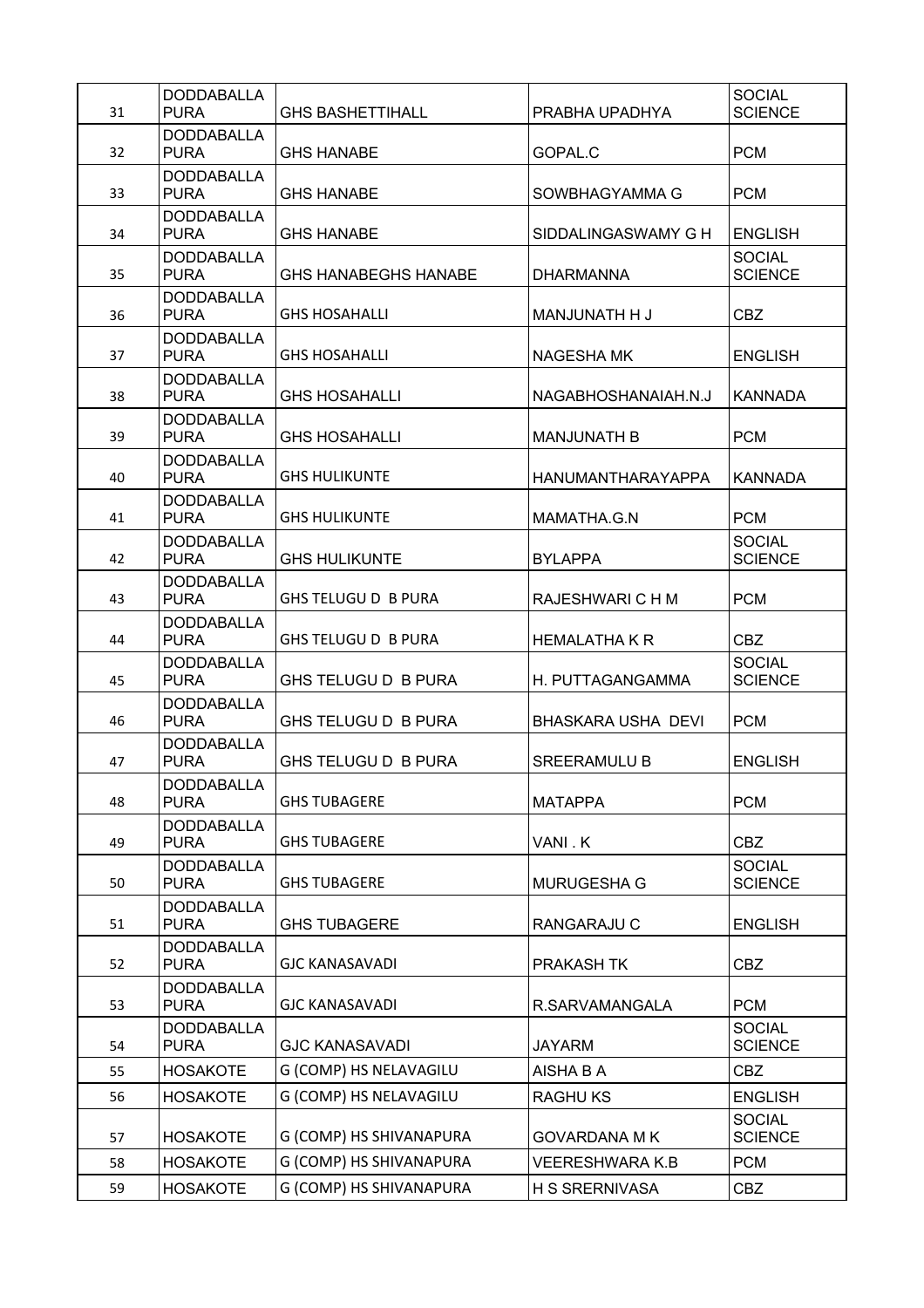| 60  | <b>HOSAKOTE</b> | G (COMP) HS SHIVANAPURA                         | <b>ASHANTI C V</b>                    | <b>KANNADA</b> |
|-----|-----------------|-------------------------------------------------|---------------------------------------|----------------|
| 61  | <b>HOSAKOTE</b> | <b>G HS DODDAHULLURU</b>                        | PURUSHOTHAM HV                        | <b>CBZ</b>     |
| 62  | <b>HOSAKOTE</b> | <b>G HS DODDAHULLURU</b>                        | MANU. M.S.                            | <b>PCM</b>     |
| 63  | <b>HOSAKOTE</b> | <b>G HS DODDAHULLURU</b>                        | <b>GEETHA AVANTHAKAR</b>              | <b>HINDI</b>   |
| 64  | <b>HOSAKOTE</b> | <b>G HS DODDAHULLURU</b>                        | SHIVAMMA H.D                          | Social Science |
| 65  | <b>HOSAKOTE</b> | <b>G HS THAVAREKERE</b>                         | <b>SUJATHABAI</b>                     | <b>CBZ</b>     |
| 66  | <b>HOSAKOTE</b> | <b>G HS THAVAREKERE</b>                         | JYOTHI J P                            | <b>PCM</b>     |
| 67  | <b>HOSAKOTE</b> | <b>GBHS HOSAKOTE</b>                            | SHOBHARANI. R                         | <b>CBZ</b>     |
| 68  | <b>HOSAKOTE</b> | <b>GBHS HOSAKOTE</b>                            | LATHA.K.                              | English        |
| 69  | <b>HOSAKOTE</b> | <b>GBHS HOSAKOTE</b>                            | SUKANYA S                             | <b>PCM</b>     |
| 70  | <b>HOSAKOTE</b> | <b>GBHS HOSAKOTE</b>                            | <b>SHARANAPPA</b><br><b>BARAGALLA</b> | English        |
| 71  | <b>HOSAKOTE</b> | <b>GGHS HOSAKOTE</b>                            | <b>SUNITA PATIL</b>                   | <b>CBZ</b>     |
| 72  | <b>HOSAKOTE</b> | <b>GGHS HOSAKOTE</b>                            | T R HEMAMALINI                        | <b>PCM</b>     |
| 73  | <b>HOSAKOTE</b> | <b>GGHS HOSAKOTE</b>                            | NARAYANASWAMY C                       | English        |
| 74  | <b>HOSAKOTE</b> | <b>GGHS HOSAKOTE</b>                            | SHUBHA V                              | social Science |
| 75  | <b>HOSAKOTE</b> | <b>GHS BENDIGANAHALLI</b>                       | RADHA, N. L.                          | English        |
| 76  | <b>HOSAKOTE</b> | <b>GHS BENDIGANAHALLI</b>                       | <b>LAKSHMI BUDIHAL</b>                | <b>CBZ</b>     |
| 77  | <b>HOSAKOTE</b> | <b>GHS BENDIGANAHALLI</b>                       | <b>MAMATHA S N</b>                    | <b>PCM</b>     |
| 78  | <b>HOSAKOTE</b> | <b>GHS JADIGENAHALLY</b>                        | RAMAKRISHNA D R                       | <b>PCM</b>     |
| 79  | <b>HOSAKOTE</b> | <b>GHS JADIGENAHALLY</b>                        | NARASIMHAMURTHY V                     | Social Science |
| 80  | <b>HOSAKOTE</b> | <b>GHS JADIGENAHALLY</b>                        | JAYASHREE. N. D                       | English        |
| 81  | <b>HOSAKOTE</b> | <b>GHS JADIGENAHALLY</b>                        | SRILATHA.C.B.                         | <b>CBZ</b>     |
| 82  | <b>HOSAKOTE</b> | <b>GHS SAMETANAHALLY</b>                        | <b>CHRISTINA</b>                      | English        |
| 83  | <b>HOSAKOTE</b> | <b>GHS SAMETANAHALLY</b>                        | SOUMYA.G                              | <b>PCM</b>     |
| 84  | <b>HOSAKOTE</b> | <b>GHS SAMETANAHALLY</b>                        | <b>SHYLALS</b>                        | <b>CBZ</b>     |
| 85  | <b>HOSAKOTE</b> | <b>GHS SAMETANAHALLY</b>                        | <b>BHAGYA H C</b>                     | Kannada        |
| 86  | <b>HOSAKOTE</b> | <b>GHS SULEBELE</b>                             | <b>NAJMA NIKHATH</b>                  | <b>PCM</b>     |
| 87  | <b>HOSAKOTE</b> | <b>GHS SULEBELE</b>                             | <b>SALMA BANU</b>                     | Social Science |
| 88  | <b>HOSAKOTE</b> | <b>GHS SULEBELE</b>                             | AMREENA KHANUM R                      | <b>CBZ</b>     |
| 89  | <b>HOSAKOTE</b> | <b>GHS SULEBELE</b>                             | <b>BIBI FATHIMA</b>                   | English        |
| 90  | <b>HOSAKOTE</b> | <b>GHS THAVAREKEREGHS</b><br><b>THAVAREKERE</b> | NETHRAVATHI.H.C                       | <b>PCM</b>     |
| 91  | <b>HOSAKOTE</b> | <b>GHS VAGATA</b>                               | <b>CHANDRASHEKARAREDD</b><br>Y N      | <b>PCM</b>     |
| 92  | <b>HOSAKOTE</b> | <b>GHS VAGATA</b>                               | RAMEGOWDA.N                           | <b>CBZ</b>     |
| 93  | <b>HOSAKOTE</b> | <b>GHS VAGATA</b>                               | DEVRAJU N                             | English        |
| 94  | <b>HOSAKOTE</b> | <b>GJC DEVALAPURA</b>                           | <b>KRISHNAVENI BM</b>                 | <b>PCM</b>     |
| 95  | <b>HOSAKOTE</b> | <b>GJC DEVALAPURA</b>                           | S.VENKATESHA                          | Social Science |
| 96  | <b>HOSAKOTE</b> | <b>GJC DEVALAPURA</b>                           | <b>GEETA ITAGI</b>                    | <b>PCM</b>     |
| 97  | <b>HOSAKOTE</b> | <b>GJC DEVALAPURA</b>                           | <b>MARIA</b>                          | English        |
| 98  | <b>HOSAKOTE</b> | <b>GPUC NANDAGUDI</b>                           | DEEPA.N                               | <b>CBZ</b>     |
| 99  | <b>HOSAKOTE</b> | <b>GPUC NANDAGUDI</b>                           | PUSHPAVATHI N                         | Social Science |
| 100 | <b>HOSAKOTE</b> | <b>GPUC NANDAGUDI</b>                           | MOHAMMED AMEEN                        | <b>PCM</b>     |
| 101 | <b>HOSAKOTE</b> | <b>GPUC NANDAGUDI</b>                           | <b>ASHWINI R</b>                      | <b>PCM</b>     |
| 102 | NELAMANGAL<br>A | <b>GHS YENTAGANAHALLI</b>                       | SUMANGALA G                           | <b>CBZ</b>     |